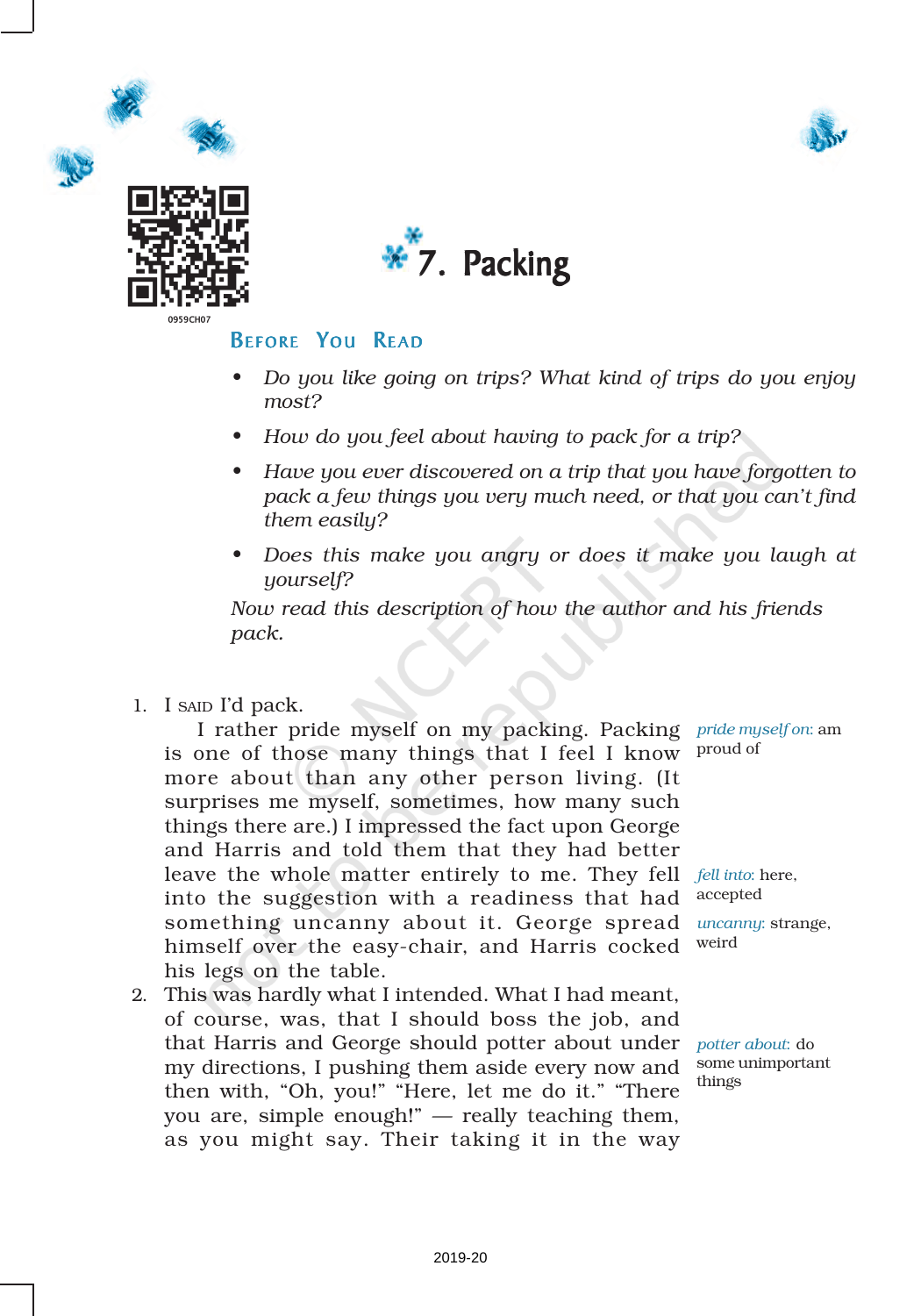

they did irritated me. There is nothing does irritate me more than seeing other people sitting about doing nothing when I'm working.

3. I lived with a man once who used to make me mad that way. He would loll on the sofa and watch me doing things by the hour together. He said it did him real good to look on at me, messing about. Now, I'm not like that. I can't sit still and see another man slaving and working. I want to get up and superintend, and walk round with my hands in my pockets, and tell him what to do. It is my energetic nature. I can't help it.

4. However, I did not say anything, but started the packing. It seemed a longer job than I had thought it was going to be; but I got the bag finished at last, and I sat on it and strapped it.

"Ain't you going to put the boots in?" said Harris. And I looked round, and found I had forgotten them. That's just like Harris. He couldn't have said a word until I'd got the bag shut and strapped, of course. And George laughed — one of those irritating, senseless laughs of his. They do make me so wild.

5. I opened the bag and packed the boots in; and then, just as I was going to close it, a horrible idea occurred to me. Had I packed my toothbrush? I don't know how it is, but I never do know whether I've packed my toothbrush.

My toothbrush is a thing that haunts me when I'm travelling, and makes my life a misery. I dream that I haven't packed it, and wake up in a cold perspiration, and get out of bed and hunt for it. And, in the morning, I pack it before I have used it, and have to unpack again to get it, and it is always the last thing I turn out of the bag; and then I repack and forget it, and have to rush upstairs for it at the last moment and carry it to the railway station, wrapped up in my pocket-handkerchief.

6. Of course I had to turn every mortal thing out now, and, of course, I could not find it. I rummaged the things up into much the same state that they careless way

*haunts*: here, to repeatedly give trouble

*every mortal thing*: every ordinary thing

*rummaged*: searched in a hurried or

*Packing* / 83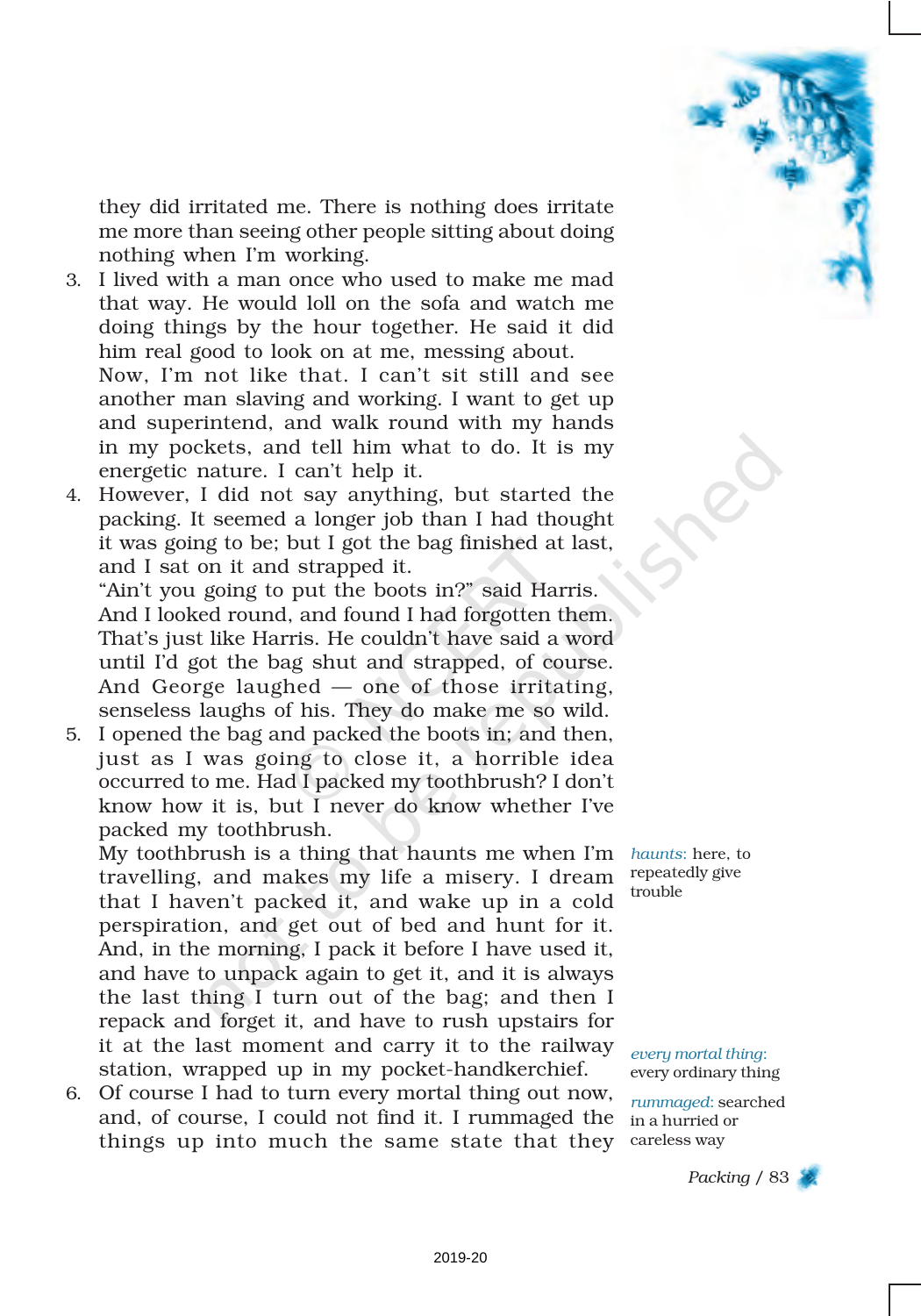

#### *I found the toothbrush inside a boot.*

must have been before the world was created, and when chaos reigned. Of course, I found George's and Harris's eighteen times over, but I couldn't find my own. I put the things back one by one, and held everything up and shook it. Then I found it inside a boot. I repacked once more.

7. When I had finished, George asked if the soap was in. I said I didn't care a hang whether the soap was in or whether it wasn't; and I slammed the bag shut and strapped it, and found that I had packed my spectacles in it, and had to re-open it. It got shut up finally at 10.05 p.m., and then there remained the hampers to do. Harris said that we should be wanting to start in less than twelve hours' time and thought that he and George had better do the rest; and I agreed and sat down, and they had a go.

*hampers*: large baskets for carrying food

8. They began in a light-hearted spirit, evidently intending to show me how to do it. I made no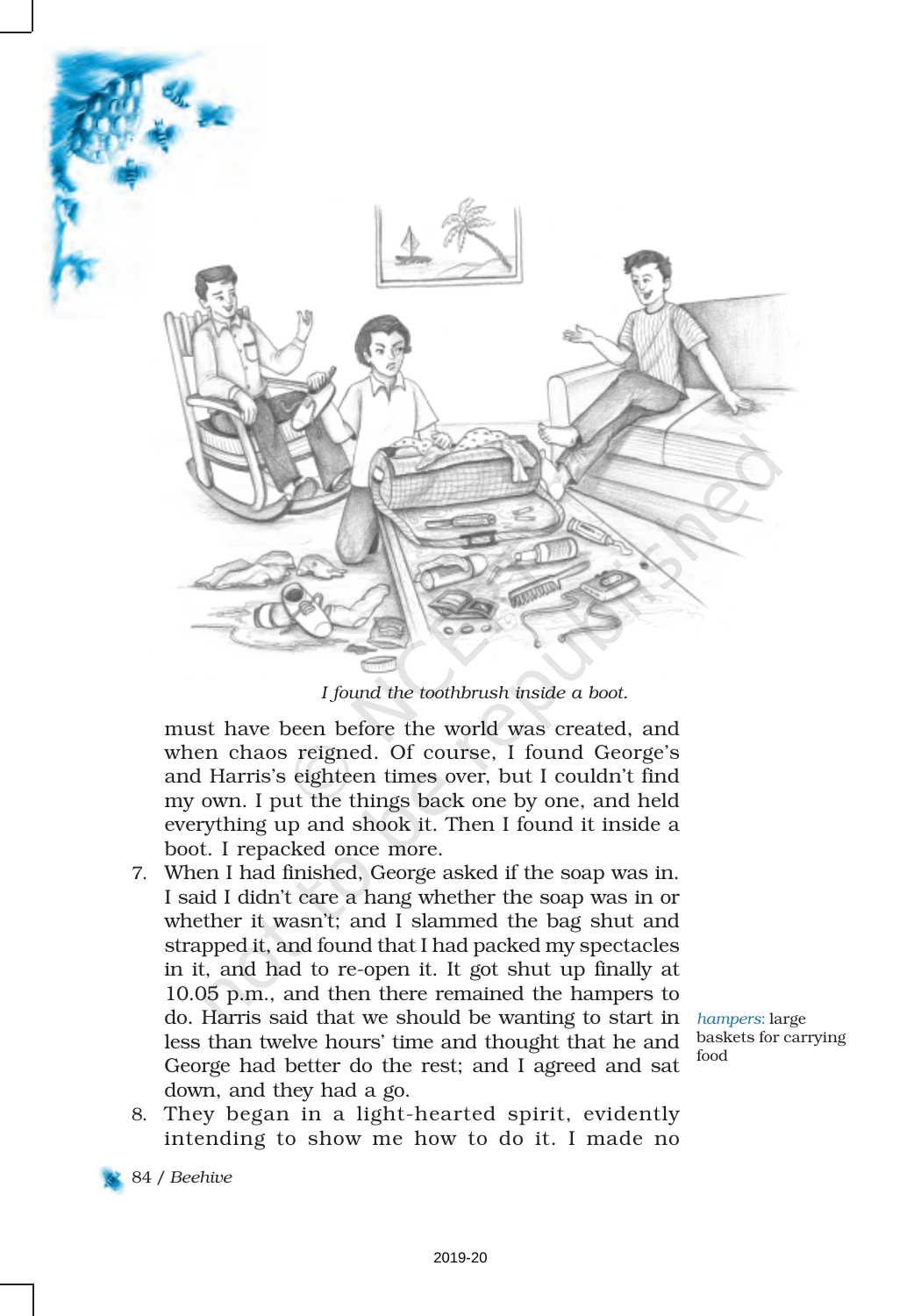



comment; I only waited. With the exception of George, Harris is the worst packer in this world; and I looked at the piles of plates and cups, and kettles, and bottles, and jars, and pies, and stoves, and cakes, and tomatoes, etc., and felt that the thing would soon become exciting.

It did. They started with breaking a cup. That was the first thing they did. They did that just to show you what they could do, and to get you interested.

Then Harris packed the strawberry jam on top of a tomato and squashed it, and they had to pick out the tomato with a teaspoon.

9. And then it was George's turn, and he trod on the *trod on*: stepped on butter. I didn't say anything, but I came over and sat on the edge of the table and watched them.



*George trod on the butter.*

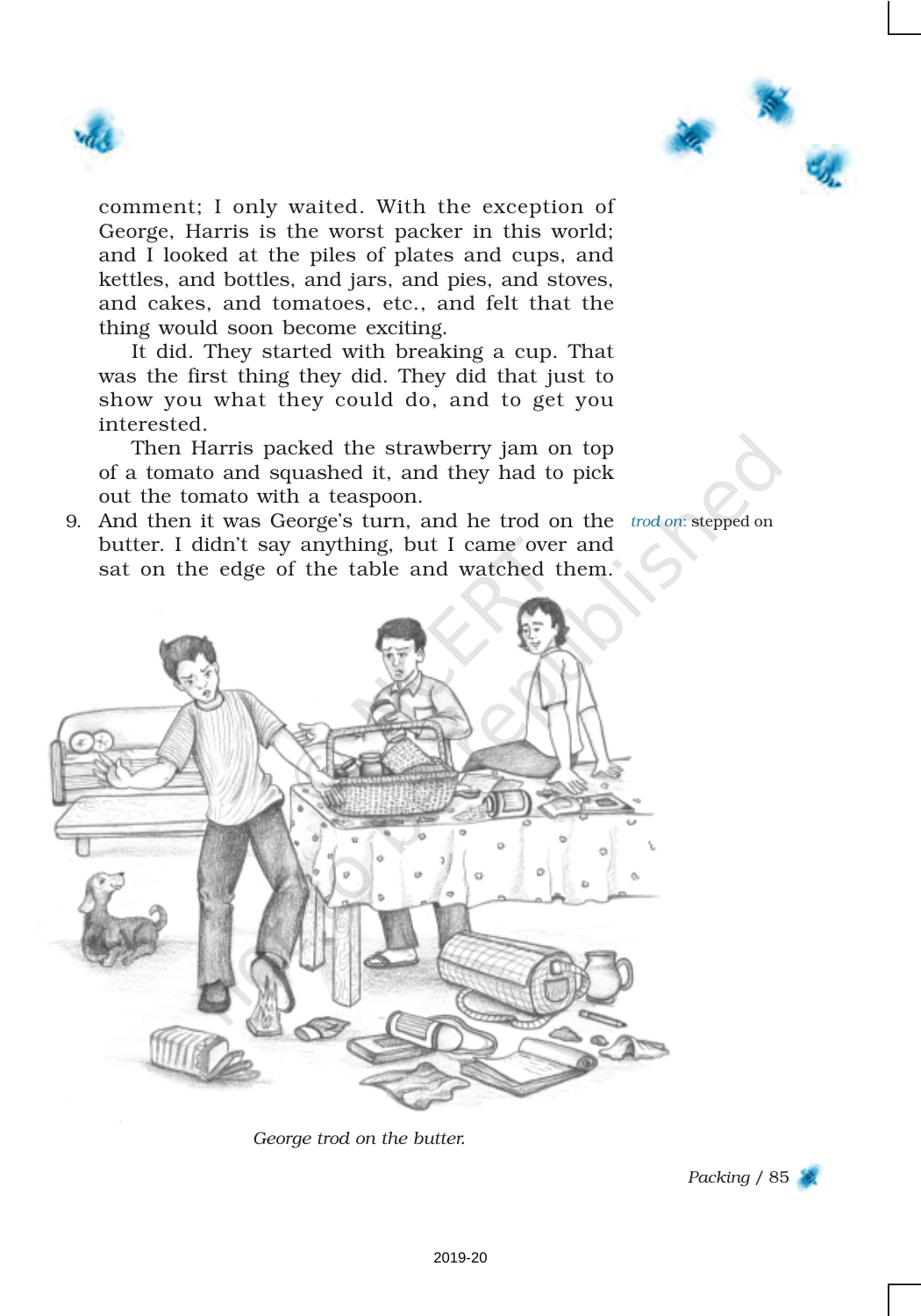

It irritated them more than anything I could have said. I felt that. It made them nervous and excited, and they stepped on things, and put things behind them, and then couldn't find them when they wanted them; and they packed the pies at the bottom, and put heavy things on top, and smashed the pies in.

- 10. They upset salt over everything, and as for the butter! I never saw two men do more with one-andtwo pence worth of butter in my whole life than they did. After George had got it off his slipper, they tried to put it in the kettle. It wouldn't go in, and what was in wouldn't come out. They did scrape it out at last, and put it down on a chair, and Harris sat on it, and it stuck to him, and they went looking for it all over the room.
- 11. "I'll take my oath I put it down on that chair," said George, staring at the empty seat.

"I saw you do it myself, not a minute ago," said Harris.

Then they started round the room again looking for it; and then they met again in the centre and stared at one another.

"Most extraordinary thing I ever heard of," said George.

"So mysterious!" said Harris.

Then George got round at the back of Harris and saw it.

"Why, here it is all the time," he exclaimed, indignantly.

"Where?" cried Harris, spinning round.

"Stand still, can't you!" roared George, flying after him.

And they got it off, and packed it in the teapot.

12. Montmorency was in it all, of course. Montmorency's ambition in life is to get in the way and be sworn at. If he can squirm in anywhere where he *be sworn at*: here, particularly is not wanted, and be a perfect <sup>get scolded</sup> nuisance, and make people mad, and have

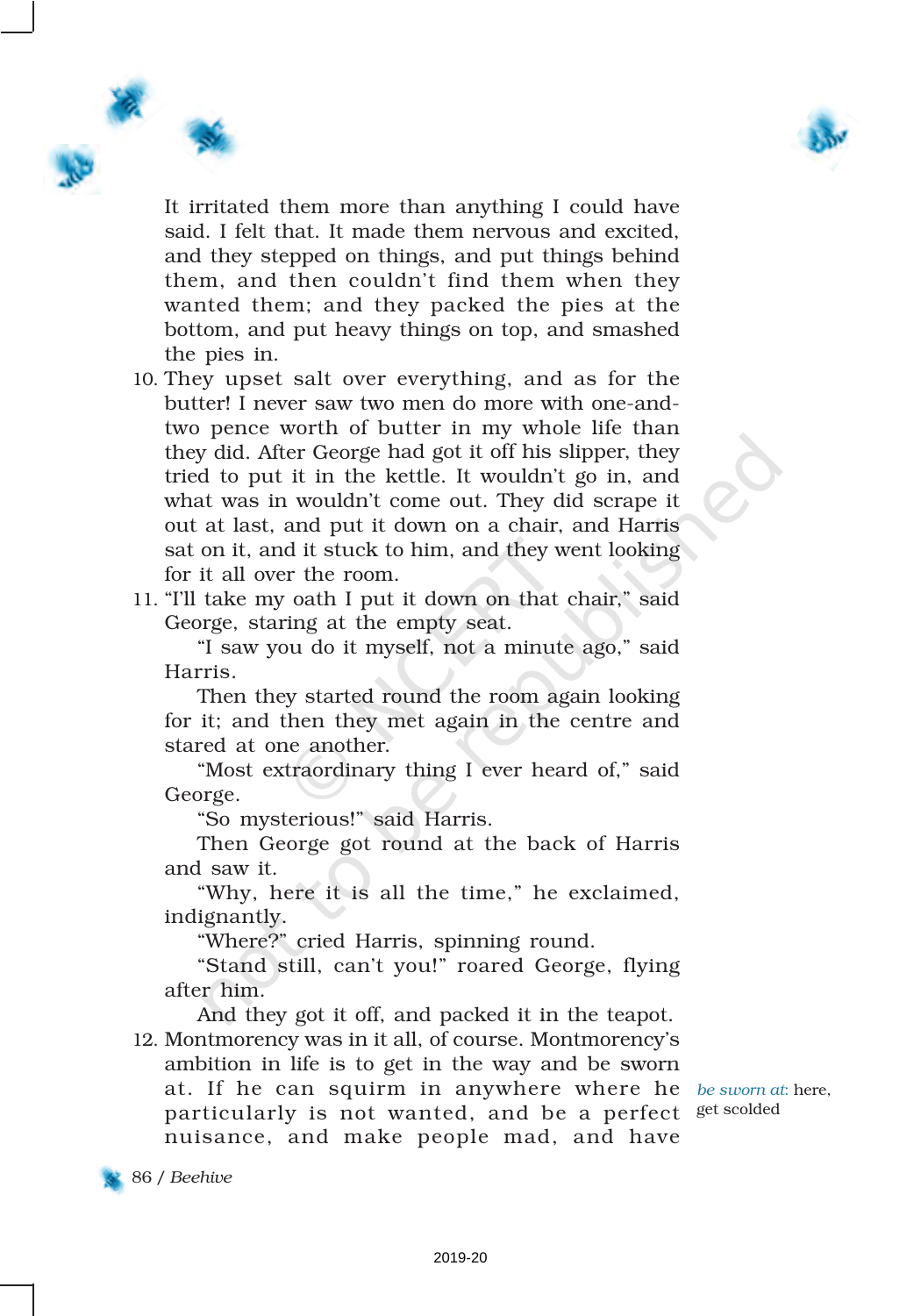

*Montmorency got into the hamper ... before Harris could land him with the frying-pan.*

things thrown at his head, then he feels his day has not been wasted.

To get somebody to stumble over him, and curse him steadily for an hour, is his highest aim and object; and, when he has succeeded in accomplishing this, his conceit becomes quite *conceit*: here, his unbearable.

13. He came and sat down on things, just when they were wanted to be packed; and he laboured under the fixed belief that, whenever Harris or George reached out their hand for anything, it was his cold damp nose that they wanted. He put his leg into the jam, and he worried *worried*: disturbed the teaspoons, and he pretended that the lemons were rats, and got into the hamper and killed

pride in himself

*Packing* / 87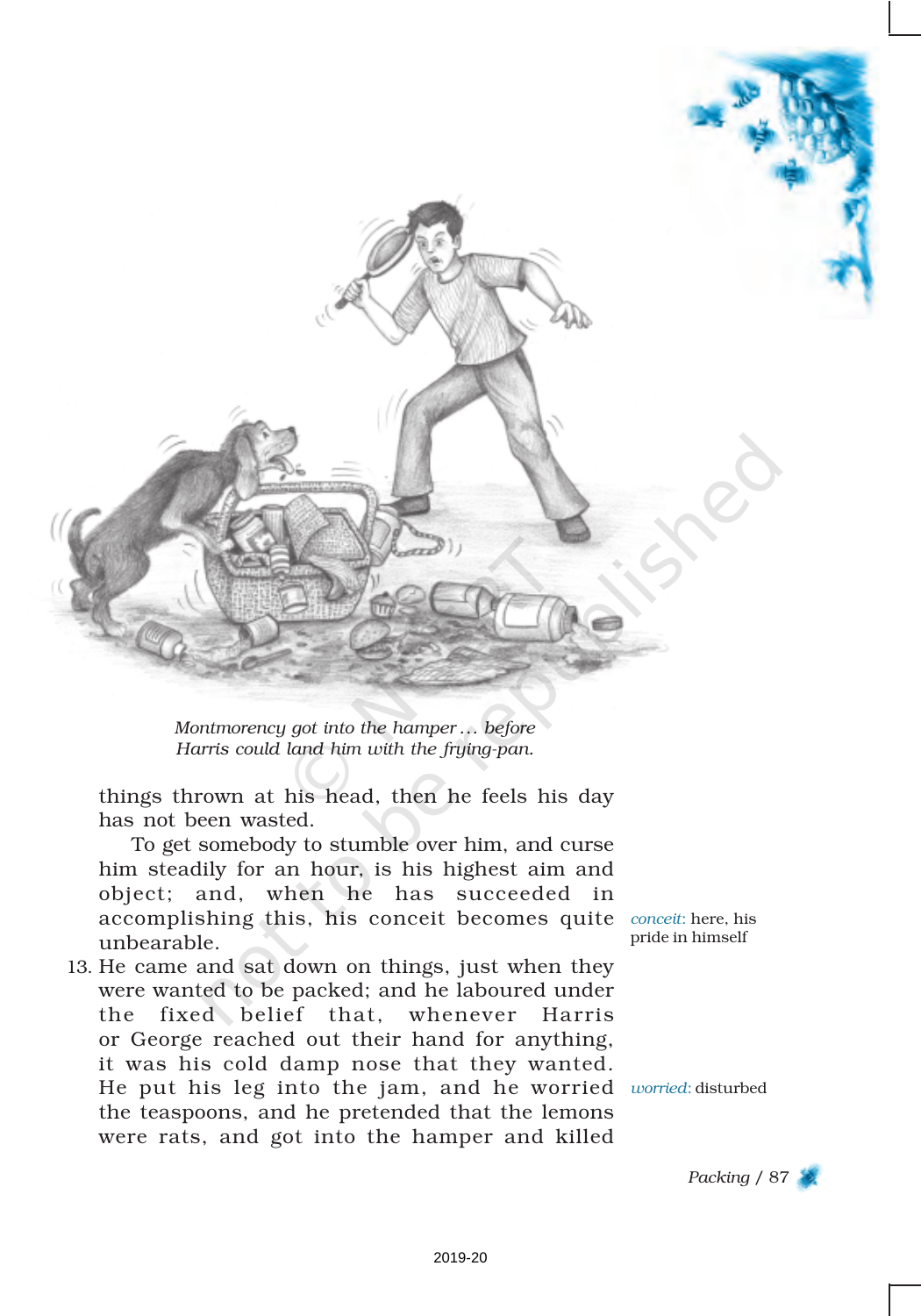three of them before Harris could land him with the frying-pan.

14. Harris said I encouraged him. I didn't encourage him. A dog like that doesn't want any encouragement. It's the natural, original sin that is born in him that makes him do things like that.

The packing was done at 12.50; and Harris sat on the big hamper, and said he hoped nothing would be found broken. George said that if anything was broken it was broken, which reflection seemed to *reflection*: thought comfort him. He also said he was ready for bed. We were all ready for bed. Harris was to sleep with us that night, and we went upstairs.

15. We tossed for beds, and Harris had to sleep with me. He said :

"Do you prefer the inside or the outside, J.?"

I said I generally preferred to sleep *inside* a bed. Harris said it was odd.

George said:

"What time shall I wake you fellows?"

Harris said:

"Seven."

I said:

"No — six," because I wanted to write some letters.

Harris and I had a bit of a row over it, but at last split the difference, and said half-past six.

"Wake us at 6.30, George," we said.

16. George made no answer, and we found, on going over, that he had been asleep for sometime; so we halfway between six placed the bath where he could tumble into it on and seven getting out in the morning, and went to bed ourselves.

*split the difference*:

this means that they agreed on 6.30 because it was

JEROME K. JEROME [an extract from *Three Men in a Boat*]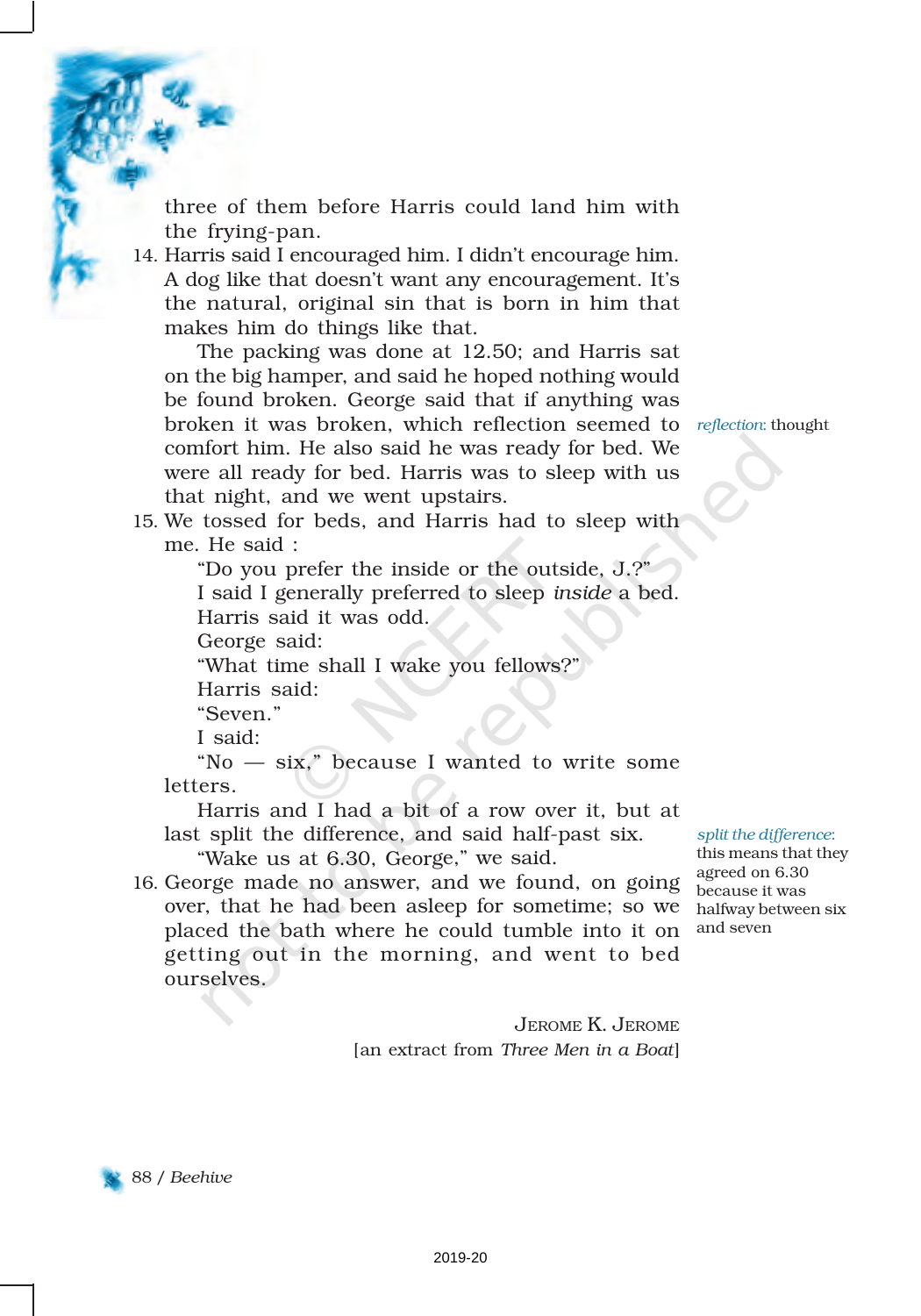



- I. Discuss in pairs and answer each question below in a short paragraph (30 – 40 words).
	- 1. How many characters are there in the narrative? Name them. (Don't forget the dog!).
	- 2. Why did the narrator (Jerome) volunteer to do the packing?
	- 3. How did George and Harris react to this? Did Jerome like their reaction?
	- 4. What was Jerome's real intention when he offered to pack?
	- 5. What did Harris say after the bag was shut and strapped? Why do you think he waited till then to ask?
	- 6. What "horrible idea" occurred to Jerome a little later?
	- 7. Where did Jerome finally find the toothbrush?
	- 8. Why did Jerome have to reopen the packed bag?
	- 9. What did George and Harris offer to pack and why?
	- 10. While packing the hamper, George and Harris do a number of foolish and funny things. Tick the statements that are true.
		- (i) They started with breaking a cup.
		- (ii) They also broke a plate.
		- (iii) They squashed a tomato.
		- (iv) They trod on the butter.
		- (v) They stepped on a banana.
		- (vi) They put things behind them, and couldn't find them.
		- (vii) They stepped on things.
		- (viii) They packed the pictures at the bottom and put heavy things on top.
			- (ix) They upset almost everything.
			- (x) They were very good at packing.
- II. What does Jerome say was Montmorency's ambition in life? What do you think of Montmorency and why?
- III. Discuss in groups and answer the following questions in two or three paragraphs  $(100 - 150$  words)
	- 1. Of the three, Jerome, George and Harris, who do you think is the best or worst packer? Support your answer with details from the text.
	- 2. How did Montmorency 'contribute' to the packing?
	- 3. Do you find this story funny? What are the humorous elements in it? (Pick out at least three, think about what happens, as well as how it is described.)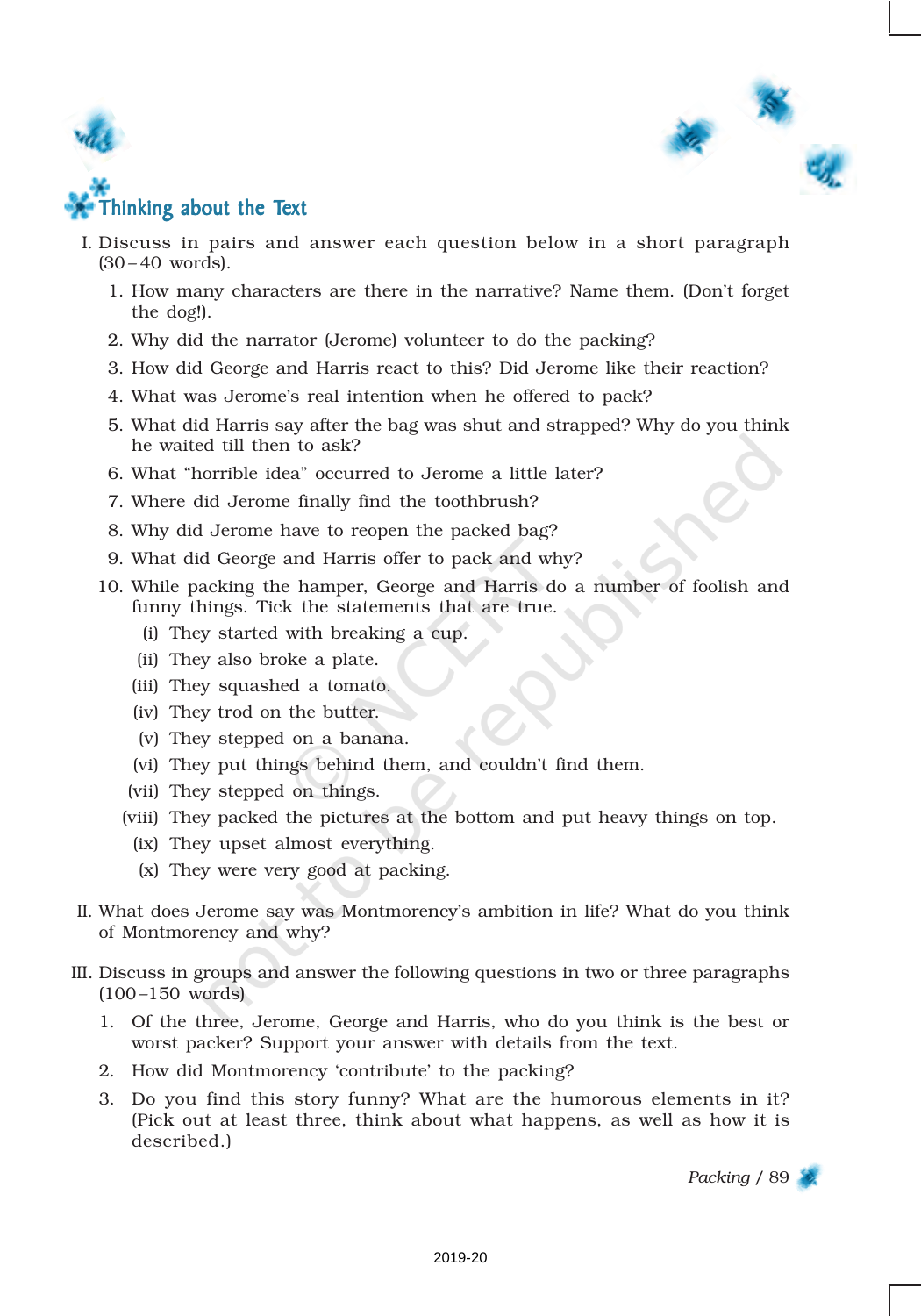

## Thinking about Language

I. Match the words/phrases in Column A with their meanings in Column B.

|    | A                           | B                                                                           |
|----|-----------------------------|-----------------------------------------------------------------------------|
| 1. | slaving                     | (i) a quarrel or an argument                                                |
| 2. | chaos                       | (ii) remove something from inside<br>another thing using a sharp tool       |
| З. | rummage                     | (iii) strange, mysterious, difficult to<br>explain                          |
| 4. | scrape out                  | (iv) finish successfully, achieve                                           |
| 5. | stumble over, tumble into   | (v) search for something by moving<br>things around hurriedly or carelessly |
| 6. | accomplish                  | (vi) complete confusion and disorder                                        |
| 7. | uncanny                     | (vii) fall, or step awkwardly while walking                                 |
| 8. | (to have or get into) a row | (viii) working hard                                                         |

II. Use suitable words or phrases from Column A above to complete the paragraph given below.

#### *A Traffic Jam*

During power cuts, when traffic lights go off, there is utter at crossroads. Drivers add to the confusion by over their right of way, and nearly come to blows. Sometimes passers-by, seeing a few policemen \_\_\_\_\_\_\_\_\_\_\_\_\_\_ at regulating traffic, step in to help. This gives them a feeling of having something.

- III. Look at the sentences below. Notice that the verbs (italicised) are all in their bare form.
	- Simple commands:
		- *Stand* up!
		- *Put* it here!

90 / *Beehive*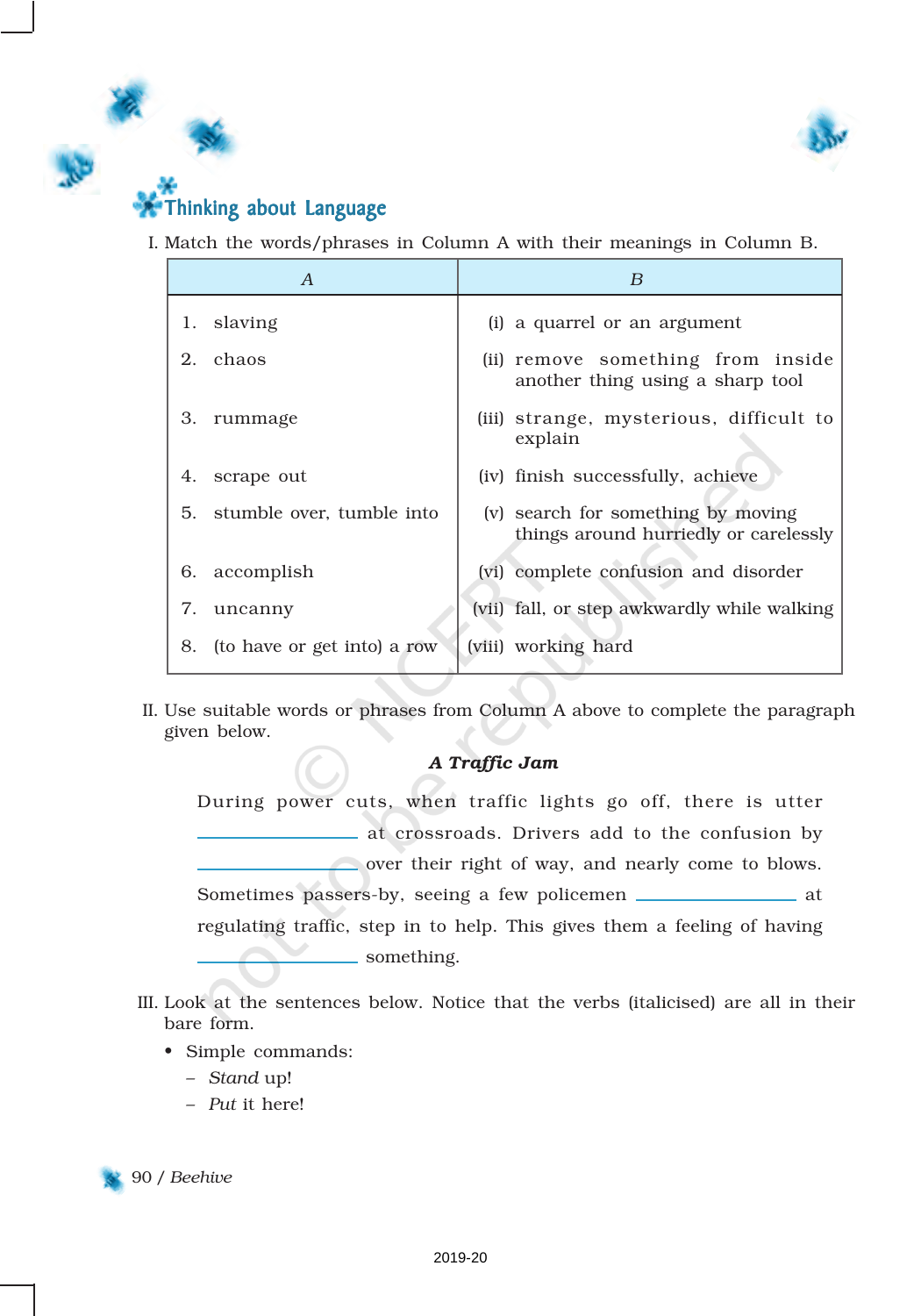• Directions: (to reach your home)

*Board* Bus No.121 and *get down* at Sagar Restaurant. From there *turn* right and *walk* till you reach a book shop. My home is just behind the shop.

- Dos and don'ts:
	- Always *get* up for your elders.
	- Don't *shout* in class.
- Instructions for making a fruit salad:

#### *Ingredients*

Oranges – 2 Pineapple – one large piece Cherries – 250 grams Bananas – 2 Any other fruit you like

*Wash* the fruit. *Cut* them into small pieces. *Mix* them well. *Add* a few drops of lime juice. *Add* sugar to taste. Now *add* some cream (or ice cream if you *wish* to make fruit salad with ice cream.)

- 1. Now work in pairs. Give
	- (i) two commands to your partner.
	- (ii) two do's and don'ts to a new student in your class.
	- (iii) directions to get to each other's houses.
	- (iv) instructions for moving the body in an exercise or a dance, or for cooking something.
- 2. The table below has some proverbs telling you what to do and what not to do. Fill in the blanks and add a few more such proverbs to the table.

| Positive                            | <i>Negative</i>                                     |
|-------------------------------------|-----------------------------------------------------|
| (i) Save for a rainy day.           | (i) <i>Don't cry</i> over spilt milk.               |
| (ii) Make hay while the sun shines. | (ii) <i>Don't put</i> the cart before the<br>horse. |
| before you leap.<br>(iii)           | (iii) ________ a mountain out of a<br>mole hill.    |
| $(iv) \_\_$ and let live.           | (iv) _______ all your eggs in one<br>basket.        |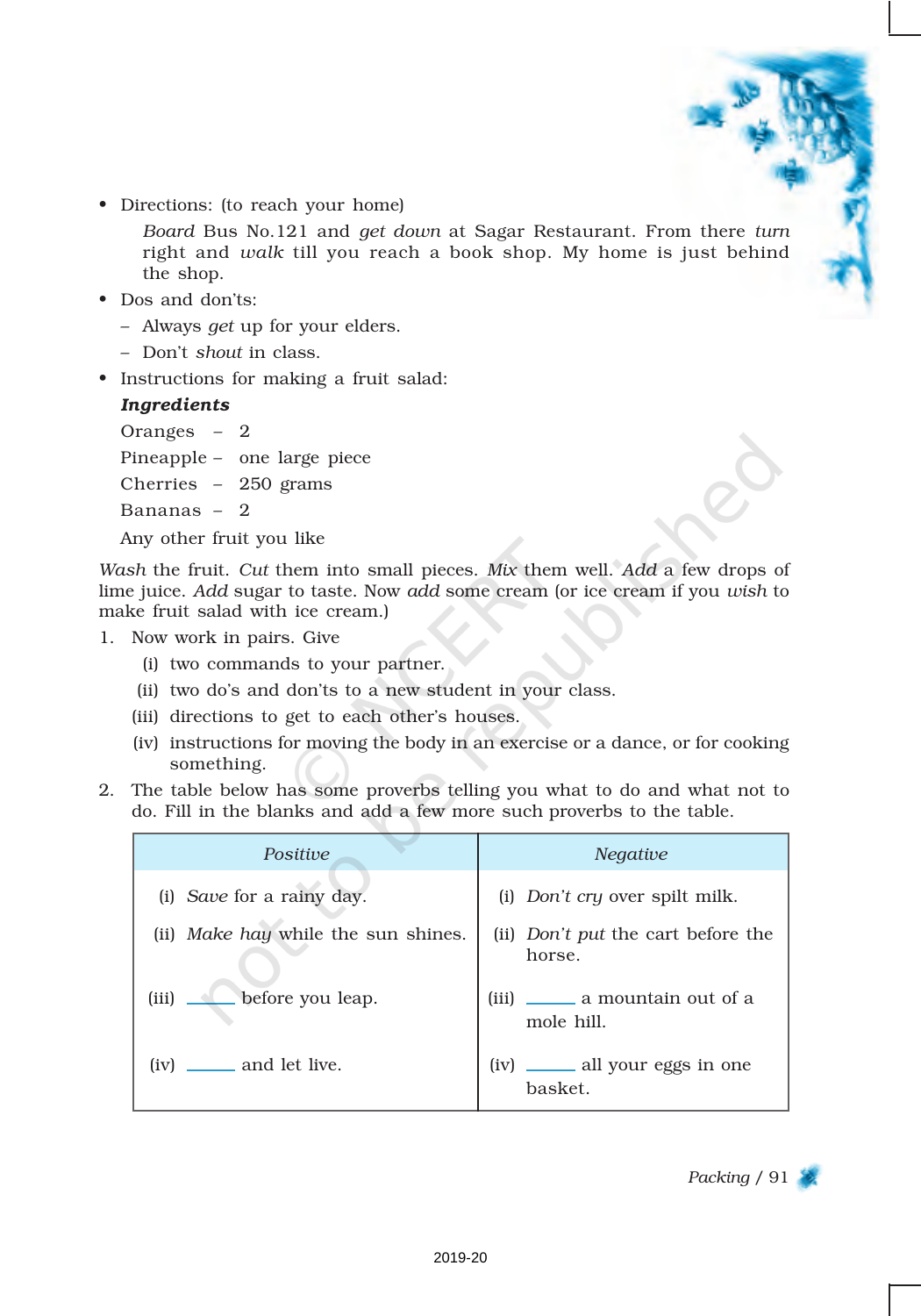Writing

You have seen how Jerome, George and Harris mess up their packing, especially of the hamper. From their mistakes you must have thought of some dos and don'ts for packing. Can you give some tips for packing by completing the paragraph below?

First pack all the heavy items, especially the ones you don't need right away. Then ...

Here are some words and phrases you can use to begin your sentences with:

- Then
- Next
- Now
- Remember
- Don't forget
- At last/Finally



Look at this sentence.

"I told George and Harris that they *had better* leave the whole matter entirely to me."

The words *had better* are used

- in an advice or suggestion: You *had better* take your umbrella; it looks like rain.
- in an order

You *had better* complete your homework before you go out to play.

• as a threat

You *had better* leave or I'll have you arrested for trespass!

When we speak, we say *you'd/I'd/he'd better,* instead of *you had better*, etc.

Work in pairs to give each other advice, orders or suggestions, or even to threaten each other. Imagine situations like the following: Your partner

- 1. hasn't returned a book to the library.
- 2. has forgotten to bring lunch.
- 3. hasn't got enough change for bus fare.
- 4. has found out a secret about you.
- 5. has misplaced your English textbook.



92 / *Beehive*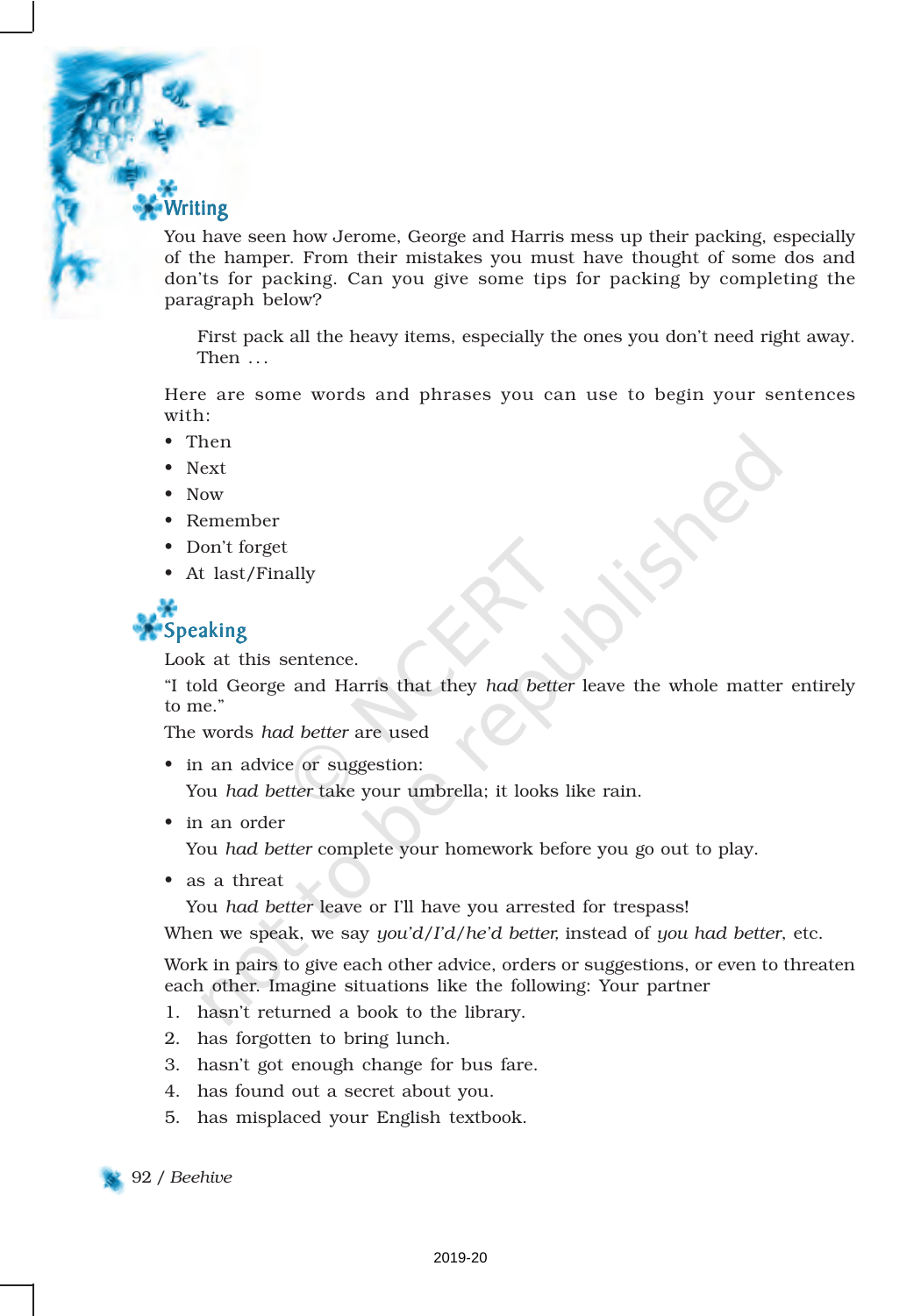



#### *Activity*

Collect some examples of instructions, directions, etc. from notice boards and pamphlets. Bring them to class and display them, or read them out. (You can collect examples in English as well as other languages, Indian or foreign.)

Here is an example for you:

#### **E N G L I S H**

We should like to congratulate you on your purchase of this high quality flask. It is designed to be extremely robust and sturdy. It features a double walled vacuumglass flask which gives an extremely efficient hot/cold heat retention and insulation.

So that you can enjoy your acquisition for a So una you can enjoy your acquisition<br>Ing points for using your LEIFHEIT flask.<br>The open the flask, turn top anticlockwise.<br>The open the flask, turn top anticlockwise.<br>The flask, insert is out well

- and clean it with lukewarm water.
- 3. The best warmth or cooling insulation is improved if you rinse out the flask with hot water for hot drinks and with cold water for cold drinks before filling the flask with the drink.
- 4. The best insulation is also only available when the flask is full; in that case, hot coffee, for example, remains warm for approx. 20 hours.
- 5. Avoid extremely wide temperature fluctuations of the glass.
- 6. For pouring turn top half a turn anticlockwise.
- 7. The flask has a plastic bottom, therefore it should never be put on a hot plate on the cooker or similar.
- 8. Cleaning the flask: Outside: Wipe over with clean water or possibly some liquid cleaner. Inside: Only rinse out with clean water. Coffee or tea remains can be removed

easily with denture cleaners. Never immerse the flask completely in water.

- 9. A more secure sealing between the glass flask and the housing is obtained by tightening the locating screw situa-<br>ted at the bottom. This should be checked from time to time.
- 10. LEIFHEIT gives a 2 year guarantee for the flask; improper use of the glass flask is, however, not included.
- 11. Replacement glass inserts available from retailers.

Ice cubes or other solid objects may damage the inner glass wall. Carbonated drinks should not be kept on the jug. The jug should not be used to keep baby foods or milk products warm. Designed for table top use only.

#### **F R A N C A I S**

Félicitation pour le choix de votre achat. Ce pichet verseur isotherme isolant à double paroi «vacuum Rosaniline» est de grande qualité. Il garantit une longue conservation du chaud et froid.

Pour un meilleur usage, nous vous demandons de suivre les conseils mentionnés ciaprès:

- 1. Pour ouvrir le pichet-verseur, faire tourner le bouton vers la gauche.
- 2. Avant usage bien rincer l'intérieur à l'eau chaude.

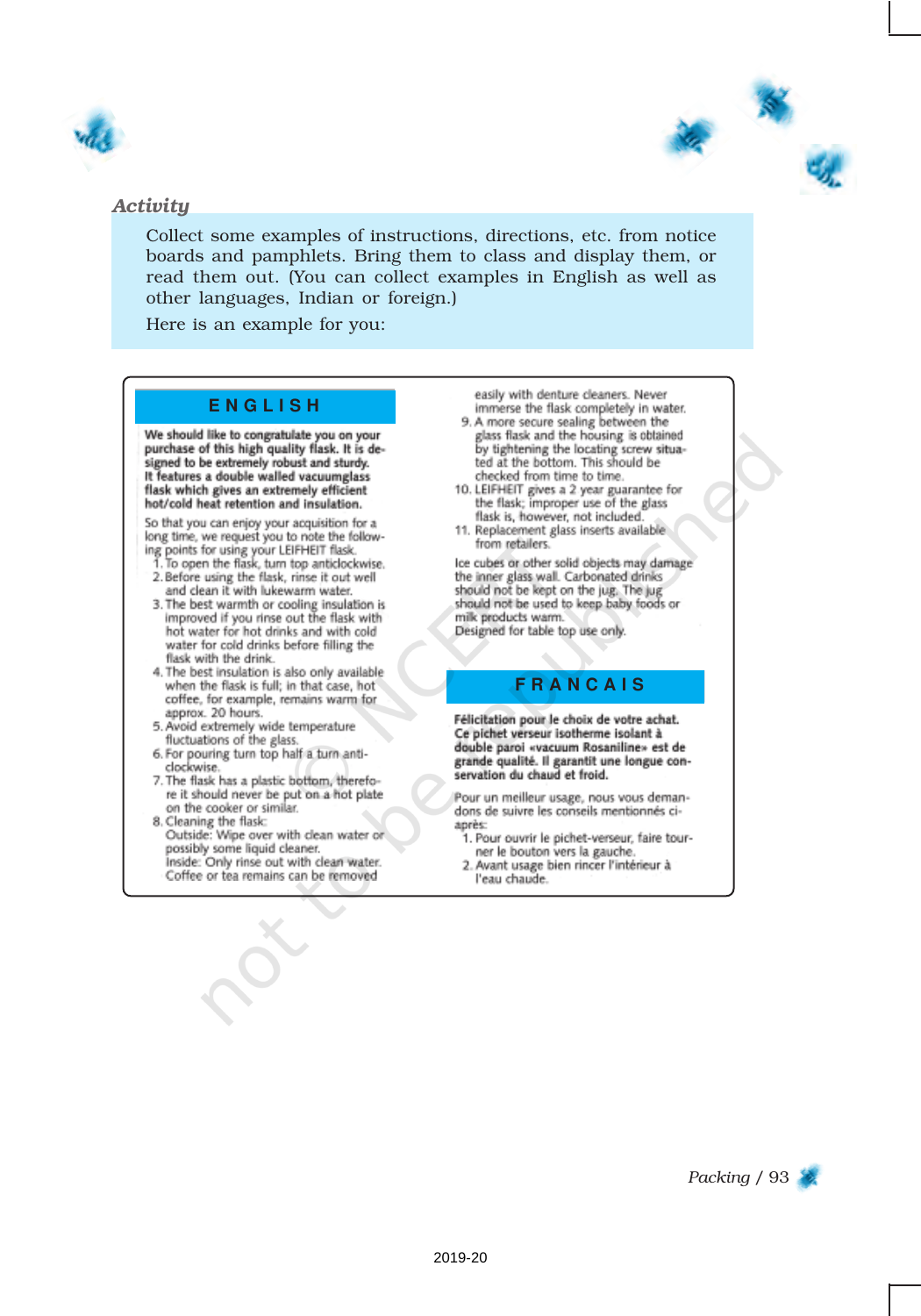



# The Duck and the Kangaroo

*This is a humorous poem of a kind known as 'Nonsense Verse', by Edward Lear. Read it and enjoy.*



Said the Duck to the Kangaroo, "Good gracious! how you hop! Over the fields and the water too, As if you never would stop! My life is a bore in this nasty pond, And I long to go out in the world beyond! I wish I could hop like you!" Said the Duck to the Kangaroo.

I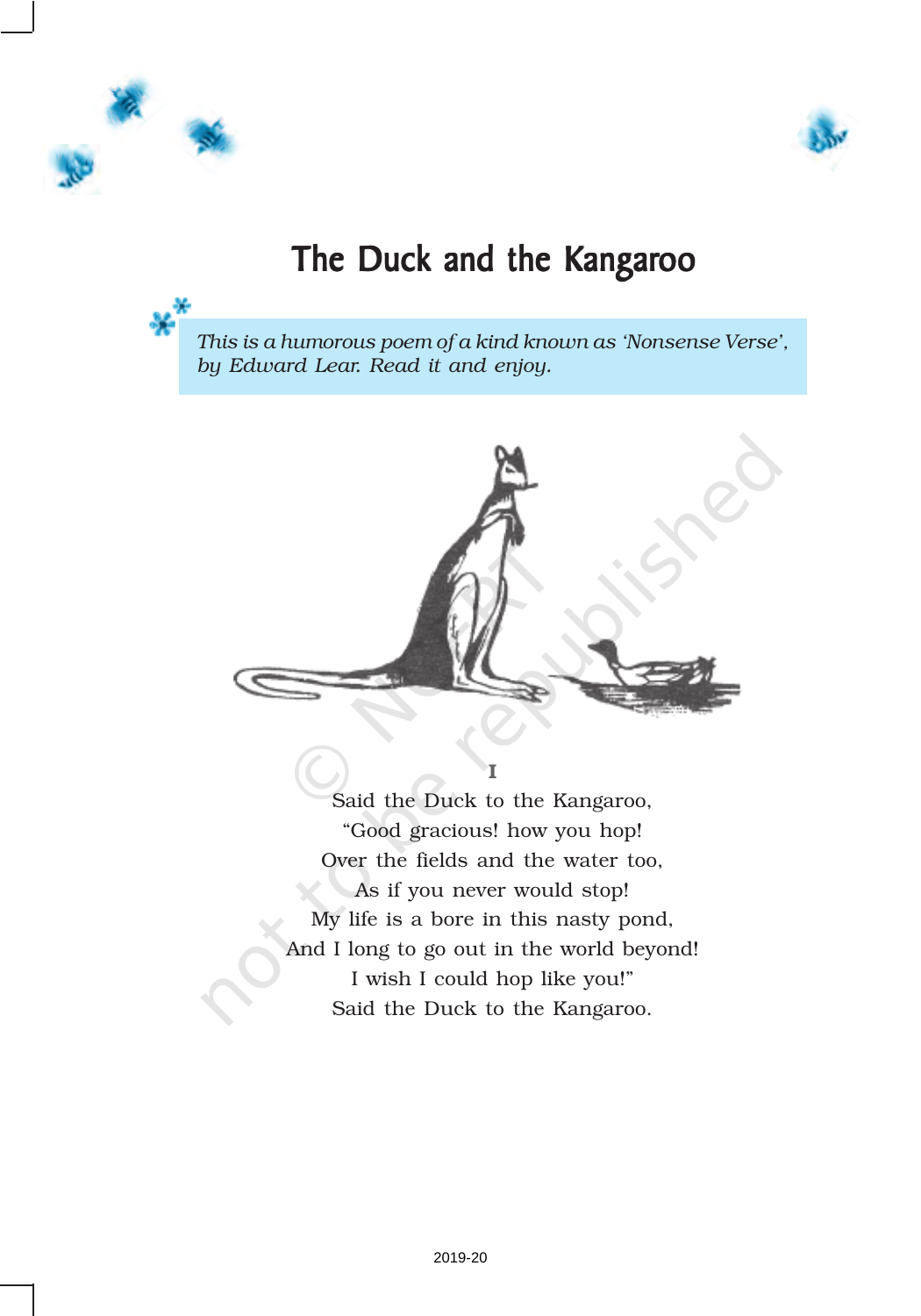"Please give me a ride on your back!" Said the Duck to the Kangaroo. "I would sit quite still, and say nothing but 'Quack', The whole of the long day through! And we'd go to the Dee, and the Jelly Bo Lee, Over the land, and over the sea; Please take me a ride! O do!" Said the Duck to the Kangaroo.

II



Said the Kangaroo to the Duck, "This requires some little reflection; Perhaps on the whole it might bring me luck, And there seems but one objection, Which is, if you'll let me speak so bold, Your feet are unpleasantly wet and cold, And would probably give me the roo-Matiz!" said the Kangaroo.

*The Duck and the Kangaroo* / 95